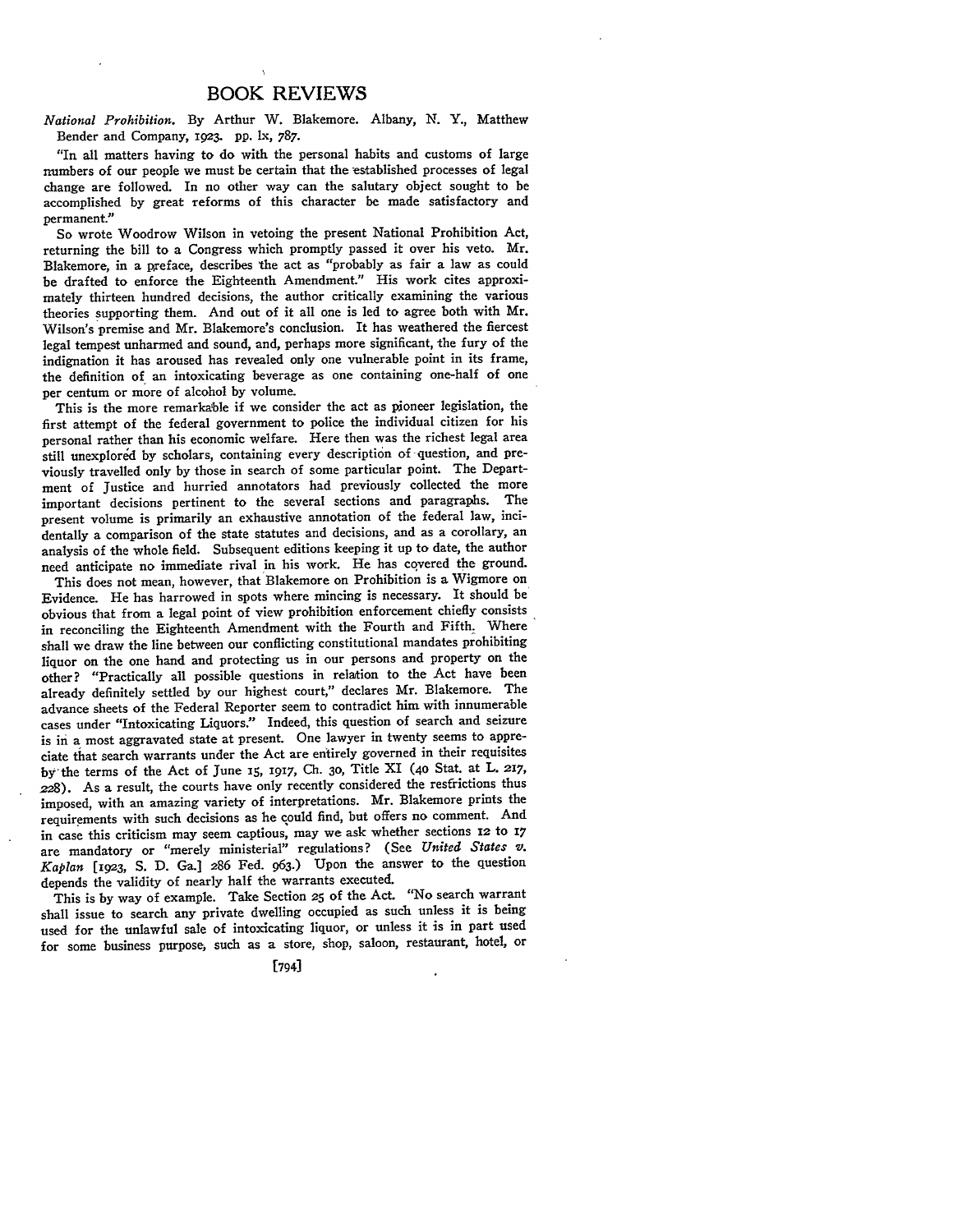boarding house." This most ambiguous phraseology receives scant attention from Mr. Blakemore, although one of the three most important sentences in the act. The courts have either rendered diametrically opposed decisions of its proper interpretation or, with some dexterity, dodged the issue. The obvious flaw in the wording of the statute is that its author has put everything into his major premise that he desires to draw from it. For instance, if a "private dwelling" is used for the "sale of intoxicating liquor," is it not used as a "shop," "store," "saloon," or at least "in part used for some business purpose"? If so, why are the two parts of the sentence joined with an "or"? The practical question involved is a "private" residence in part used for some business purpose? The next door neighbor of a "soft drink place" (new name for saloon) manufactures moonshine whiskey in wash boilers in his kitchen, and supplying the place next door, shares the profits of the saloonkeeper. The smell of fermenting mash, the crude stills seen through the window, are facts recited in an affidavit; the proximity to the saloon is noted. Does the affidavit recite facts sufficient to establish probable cause for the issuance of a search warrant? In nine districts out of ten the answer depends on who is the district judge; in the tenth district the circuit court has passed on the question. No help can be derived from Mr. Blakemore.

The remaining questions still unsettled are many. Search warrants for automobiles, the return of liquor unlawfully seized, the proper description **of** premises; these Mr. Blakemore handles well, in particular the second. When he considers the decisions on the constitutionality of making possession alone a crime, he merely lifts sections of them which in fact conflict and draws a weak conclusion. When in doubt he quotes (what lawyer does not?); but he should refrain from dogma on his doubtful points. The accuracy of his statement that "there can be no reasonable doubt of the validity of the prohibition on possession" depends entirely on the facts of the case raising the question.

Law, however, is not divided into water-tight bulkheads, and "prohibition" includes a great deal of criminal, constitutional and international law. Mr. Blakemore has stuck to his subject, probably the hardest task he had. He simplified it by annotating the federal statute; he pretends and accomplishes little else.

## GANSON GOODYEAR **DEPEw**

[This review was found among the papers of Mr. Depew after his death. It is thought, but is not definitely known, that the form in which it is here published was intended by him as final.—ED.]

*The Constitution of the German Republic.* **By** Heinrich Oppenheimer. London, Stevens'and Sons, Ltd., 1923. **pp.** viii, **260.**

The German constitution of 1919 is stiil an infant and may never survive to maturity. Americans know how slowly and steadily a written constitution grows and how it never ceases to grow. But even an infant constitution "acquires traits" in the course of a few years. With these acquired characteristics Mr. Oppenheimer (of the Middle Temple, Barrister at Law) does not deal. Most of his volume might have been written as the Weimar convention closed its doors and its members departed for home, except that he would have lacked the assistance of German legal commentators upon it.

It is a meticulous, German-like, legalistic analysis of the phrases of the constitution-the sort of thing that an able and well read American college student would be able to do for himself with the text of the Constitution in hand. There is no flesh and blood to it. There is little or no description of how the naked skeleton has been articulating in action. It is more sympathetic and fair-minded than Brunet's analysis made in 1922; but it is also **by** no means so penetrating.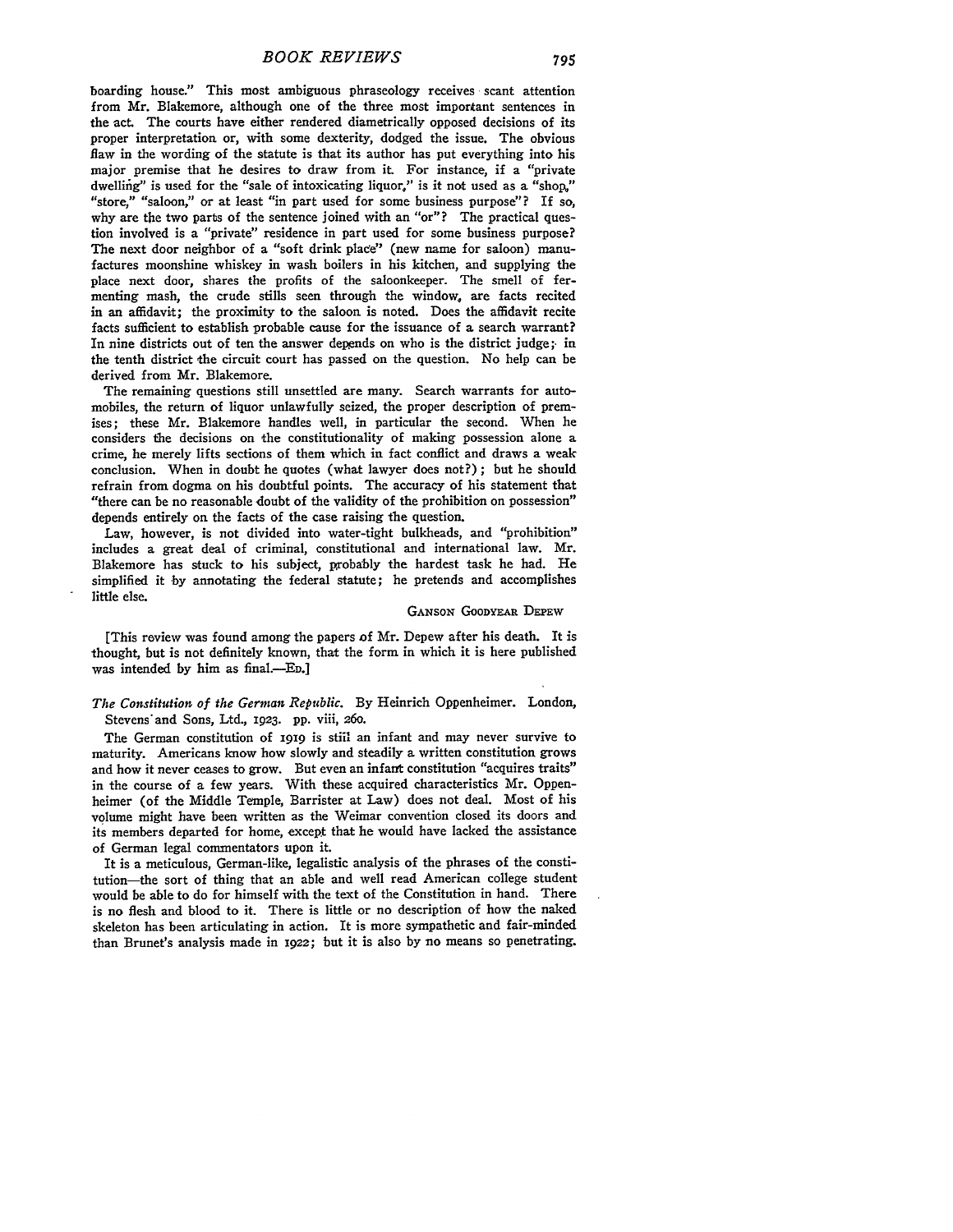If one is interested in the study of going constitutions as non-going concerns, this is a book that will interest. It is a book-well, yes, perhaps that statement describes it sufficiently, even though its bibliography contains no reference to English or French treatises and an index has been regarded as superfluous-which may or may not show sound judgment.

## Columbia University

## **HOWARD** LEE MCBAIN

*The American Judge.* By Andrew A. Bruce. New York, The Macmillan Company, **x923. pp.** 218.

This little volume, written by Professor Bruce, of Northwestern University, formerly Chief Justice of the Supreme Court of North Dakota, is an especially interesting contribution to the literature **of** American civics, reflecting, as it undoubtedly does, the results of the experience of a scholarly lawyer with the governmental vagaries of North Dakota during the reign of the Non-Partisan League. Only one who has seen the operations of a democracy intent upon brushing aside the restrictions upon its impulsive acts, which the founders of our national government and of our early state institutions believed essential to the preservation of liberty, can fully appreciate the value of these restrictions. The keystone of the arch of the Federal Constitution, as well as of those of many of the States, is an independent judiciary. Judge Bruce's book is not so much a discussion of the American judge as of the American judicial system. .The consideration of the subject opens with a reference to the great importance of the judicial office. As a matter of last resort, he says,

"we are governed by our judges and not by our legislatures; and a supremecourt decision, besides determining the immediate case, lays down and creates the established law and prescribes the rule which shall govern under thousands of similar conditions. It is our judges who formulate our public policies and our basic law. All of our statutes must pass the ordeal of our constitutions and it is the courts that apply the test." pp. 6-8.

These being the facts, the American judge of all public officials is the most important, and should be the most respected and revered, but the author believes the contrary to be the case, and that today in America, the administration of law is in popular disrepute, and the courts in popular disfavor. We venture to doubt whether courts are more subject to popular criticism today than at many other periods in our history. Mr. Charles Warren's History of the Supreme Court of the United States has shown, more clearly than this generation previously had realized, what popular disfavor has been directed against the Supreme Court from time to time throughout its history. It scarcely can be otherwise. The function of courts, to interpose the restrictions of the Constitution between an eager and possibly inflamed electorate and the accomplishment of its immediate object, must frequently arouse popular opposition. The administration of the law ever will suffer from two extremes of criticism, one of being unduly efficient, and the other of failing to meet the requirements of those who demand perfection in the administration of human justice.

The protest against the law's delays and the cost of litigation is as old as civilization. Judges being human, such complaints never are absolutely without foundation. It is doubtful if ever in its history the administration of justice on the whole has been better than at the present time in these United States, and this, despite the fact in certain localities and in respect of certain phases of the administration of justice there is much which may be legitimately criticized.

Judge Bruce adverts naturally to that criticism which is perhaps the most frequently made, and, it may be said, with the least foundation, namely, that our courts have usurped jurisdiction, in refusing to enforce statutes enacted in contravention of our written constitutions. He gives a very succinct and interesting history of this jurisdiction, pointing out how essential it is to the preservation of

796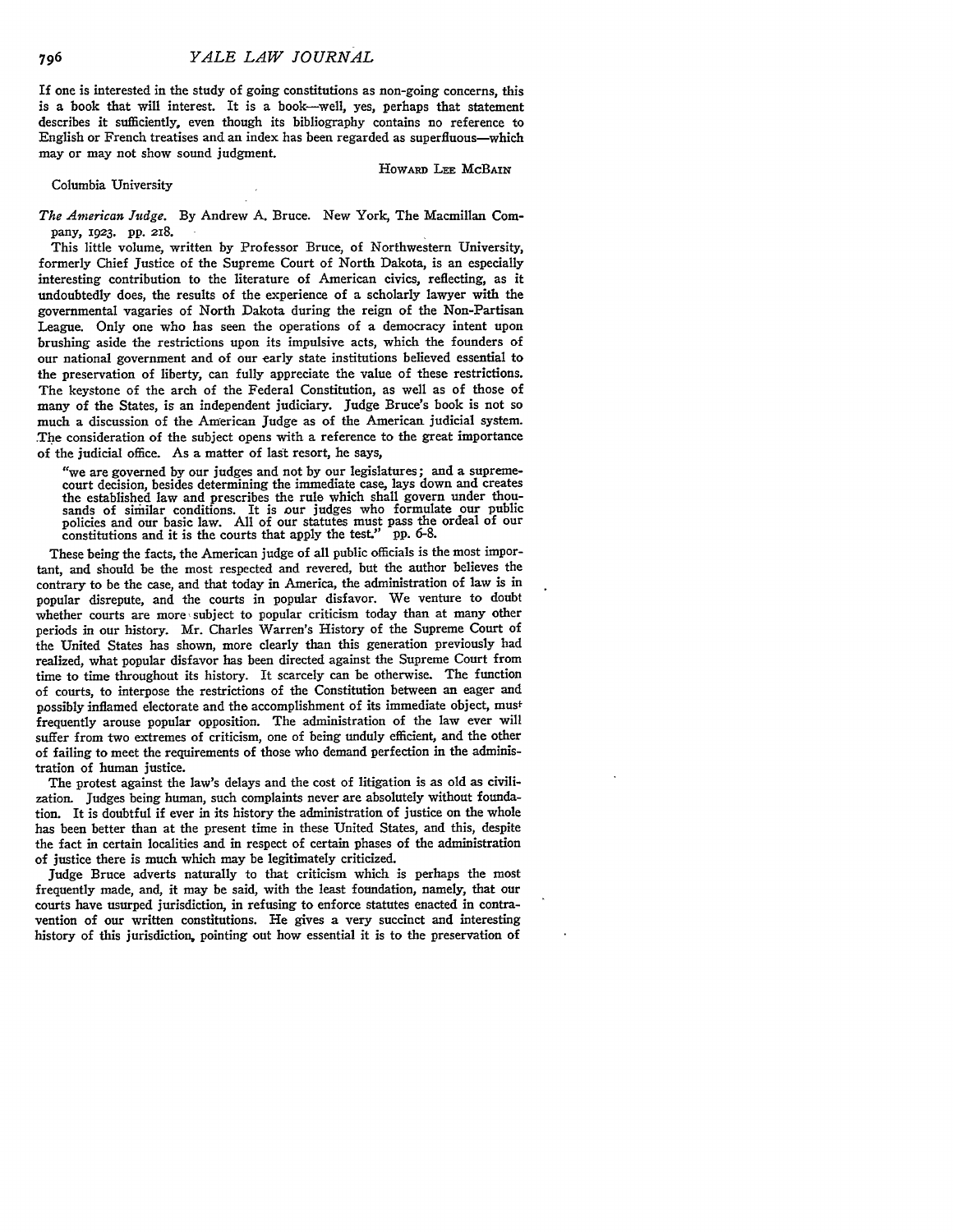the balance between national and state sovereignties that the Federal Supreme Court should test the statutes of States by applying the measure furnished by the federal Constitution itself, in the declaration that the Constitution and the laws of the United States which shall be made in pursuance thereof shall be the supreme law of the land, and the judges in every State shall be bound thereby, anything in the Constitution or laws of any States to the contrary notwithstanding.

The "indestructible union of indestructible States" would be an impossibility were there no power created to determine when one sovereignty encroached upon the other, and as the Constitution of the United States was made the supreme law of the land, obviously the judicial branch of that government must have the power to assert the supremacy of that law over all others. The federal government being one of limited power, the exercise of federal judicial power necessarily requires the Court to disregard acts of the national legislature unauthorized by the Constitution. The principle is stated in a nutshell by Judge Bruce as follows:

"It would be absurd to contend that when the Federal and later the State judges were required to lift up their right hands and swear to support the constitutions, they were expected afterwards to perjure themselves and to sit idly by and allow those fundamental guaranties to be violated. If, indeed, the day ever comes when a judge will say: 'I am called upon to express my opinion upon this statute and I know that it is unconstitutional; I know, however, that at the present moment it meets with popular favor and that the primary election is near, and, therefore, I will declare it to be constitutional,' then and at that moment free government will vanish from America.'

The reference to the primary election leads to a consideration of the real danger which the author points out, in the growing fear of judicial tribunals to exercise their powers. Outside of the Federal judiciary, the uncertain tenure of office of American judges has much to do with delays and uncertainties in the administration of justice, and the selection of judges at the primaries tends to complete the subservience of judicial candidates and officers to popular clamor.

"We will do well to remember that in a democracy there can also be a government by intimidation, and that if we have weaklings on the bench, the fear of removal by a popular vote may be as disastrous to even-handed justice and to the stability of our institutions as the fear of the anger of the When, as was recently the case in North Dakota, political factions openly bragged that their candidates for judgeships are pledged to the support of their measures and their political leaders, and newspapers assert that for this reason the election of those candidates is more necessary than that of even the Governor himself, then the lawyer should stop and think and the lawyer should be heard."

We would add that the citizen should stop and think, and should make himself heard upon this subject. How can a judge who is called upon to decide as between the individual citizen and the collective democracy, honestly discharge his function, if he be the cringing tool of the crowd?

The author refers to that paragraph in the Declaration of Independence in which one of tfie counts of the indictment against George the Third was: "He has made judges dependent upon his will alone for the tenure of their offices and the payment of the amount of their salaries," and suggests that a like dependence upon the Sovereign Democracy is fraught with consequences as destructive of individual liberty as in the case of a monarchy. This condition of independence was met by the framers of the Federal Constitution in the provisions giving to the judiciary life tenure of office and providing that they should be paid by a fixed salary which should not be diminished during their term of office. Such limitation upon the power of the legislative branch of the government is essential to the independence of the judiciary. Without it, there can be no real security of the life, liberty or property of the citizen.

After all, as the author says, the root of the trouble with the administration of justice lies with the people themselves. Their attitude towards the judiciary must determine whether or not the community shall have an upright, efficient and informed judicial system. In the last analysis the judiciary rests upon the bar.